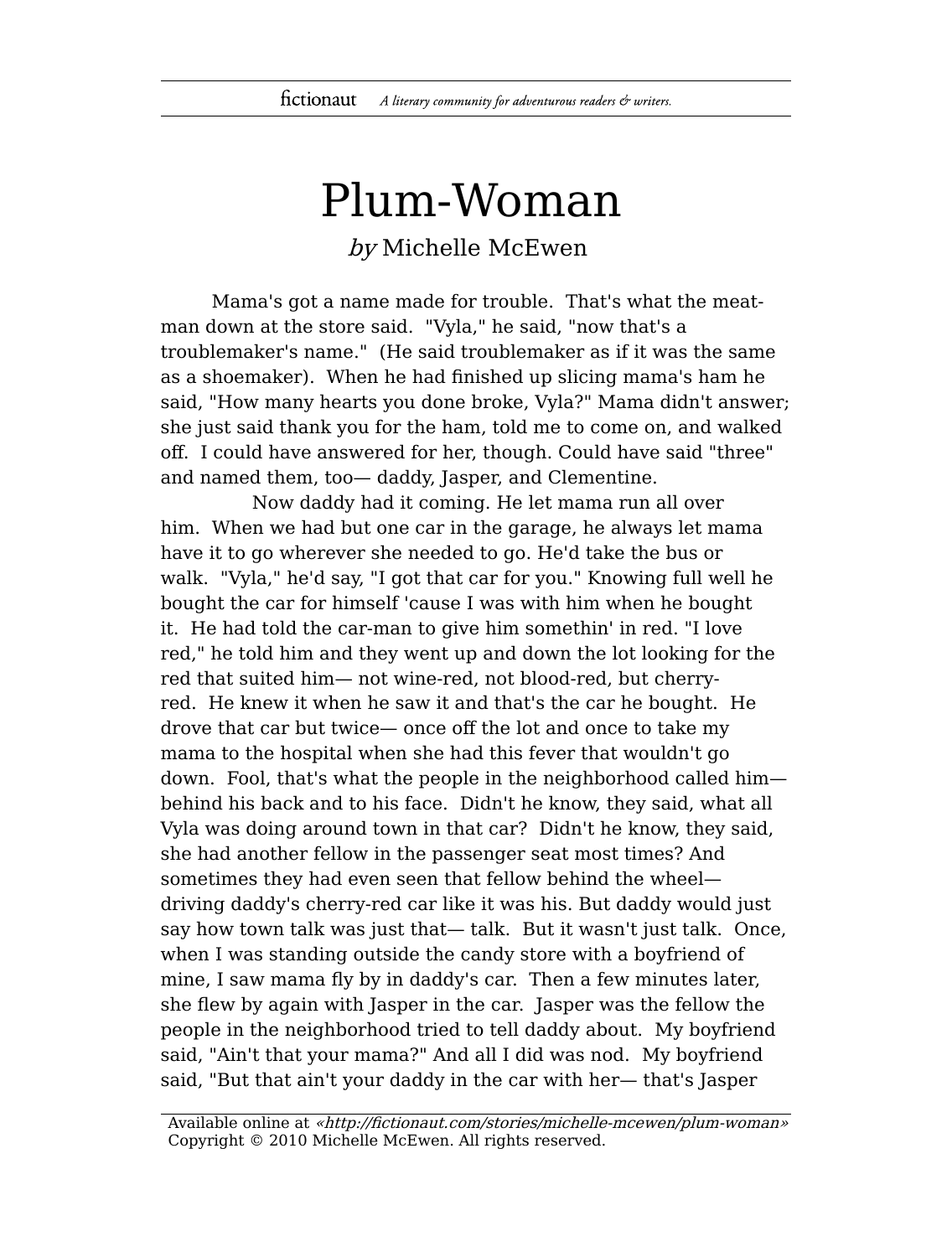McGhee!" And he went on tellin' me how Jasper was the football coach for the high school two towns over and how Jasper was gonna turn that team around. "So!" I said and something in my stomach made me spit out the gum I was chewing. "So," my boyfriend said "if your mama's messing around with Coach Jasper, your father don't stand no kind of a chance!"

And he was right because when my daddy found out about Jasper, it was too late— mama was already round-&-radiant with Jasper's child. Daddy had tried to put his foot down— had said, "Vyla, I'm sick of this foolishness." And he buried the car keys in the backyard as if the car was the real problem. But mama just smiled and said, "You act like Jasper don't own a car." My father was through with her after that. He dug up the keys out the back yard and left. Before he left, he kissed me and told me to look after mama 'cause "she needs lookin' after." But I didn't have to look after her on my own; Jasper moved in shortly after daddy left and he and mama were always off at the doctor's office 'cause mama was always complainin' about being so sick. "I can't do nothing but lay up," she'd say and point the finger at Jasper. She got sick of Jasper *real* quick, so he was with us but only for a little while. Mama got to the point where she couldn't even stand the sight of his face. "Look at him," she said to me once while Jasper was out in yard mowing the lawn, "don't he gotta face like bruised fruit?" And she laughed. I wouldn't have laughed like I did if it wasn't the truth. She put Jasper out shortly after that and that boy who used to be my boyfriend said Coach Jasper wasn't the same after my mama had got hold to him. No sooner had Jasper gone, mama's roundness and radiance had gone too. "What I want with another you," she told me while we ate breakfast and that was that. A few weeks later, I told mama how I missed her belly. Her eyes got real big and I almost thought she'd hit me, but she didn't; she just hugged me and started crying— real tears, too! And mama hardly cried. She said that she had missed her belly, too. But that didn't last long 'cause in no time, she was wiping her eyes and laughing, saying, "Supposin' the baby had been a boy, huh?" And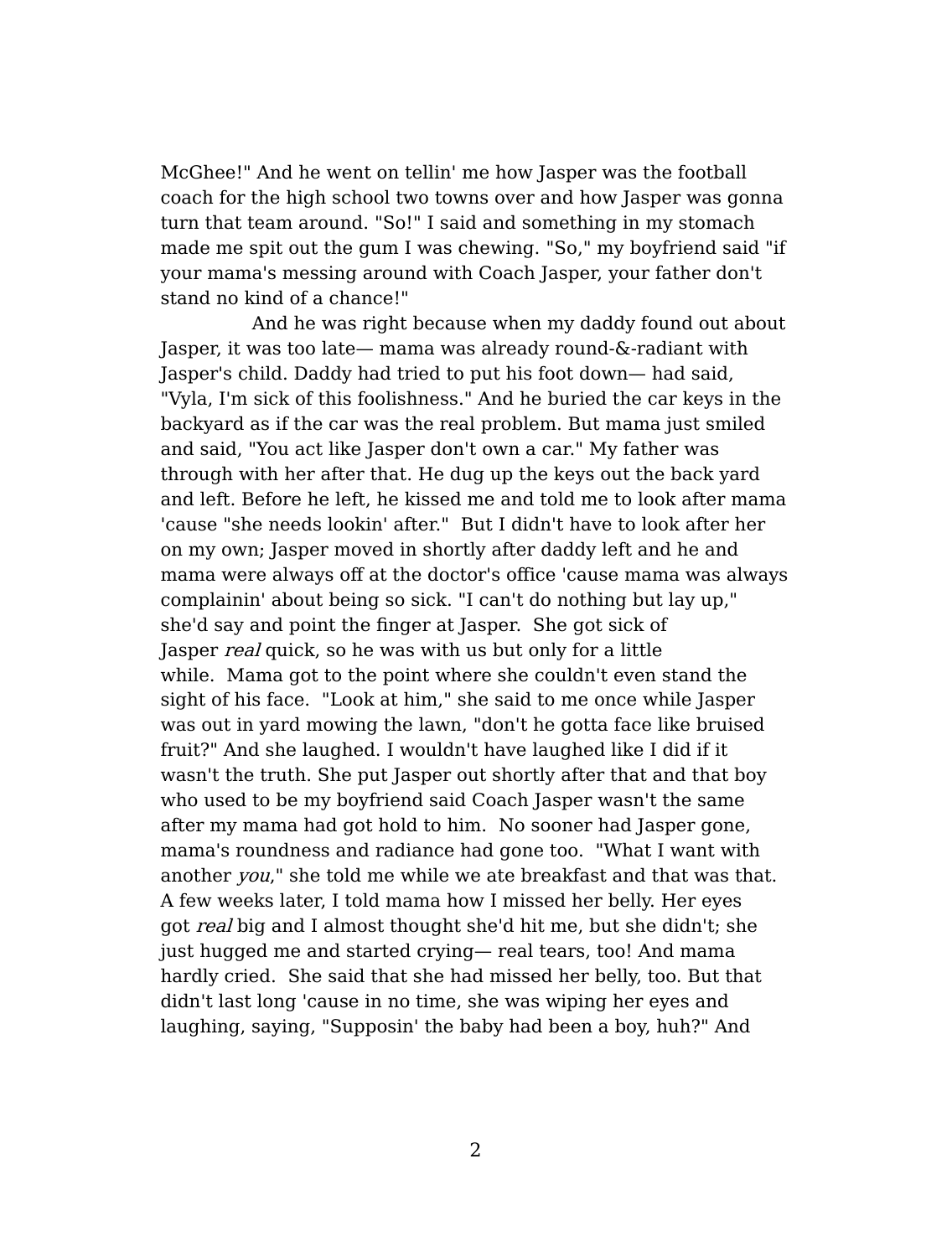there were no more tears. She said, "And what I want with a boy taking after Jasper Mcgee with that bruised fruit skin of his!" I didn't laugh this time; mama did and she kept on laughing, too, until her dinner got cold. But she was sad about the baby, I could tell every day, she'd be on the phone with her friend Clementine talking low and gloomy-like. Once I overheard her on the kitchen phone talking to Clementine. She said, "Clem, you know, I have these dreams about what I done…" And in no time, Clementine would be sitting at our kitchen table rubbin' mama's back and listening. Sometimes, she'd come over to fix up mama's hair.

"You can't be sitting around the house like this, Vyla," Clementine said to my mama one night.

"Why not," mama said and Clementine would go on and on about how mama never used to let herself look like this— this unkempt, this slouched over.

"Ever since I've known you," Clementine said, "you'd put on lipstick just to sit around the house— this ain't you!" And she fixed mama up and dragged her out the house.

"You gon' be alright here by yourself," Clementine said to me and I nodded and said "Yes ma'am" like I was told to call her. Clementine didn't look like a ma'am, though. She was a slim girl with slim fingers and slim, long, feet. She wasn't bad looking, but she never had a man. Mama said it was because "Clem is real picky, you know?"

Well, when they got back the next morning (goin' on somethin' like six in the morning), mama was all better. They came in the house loud as morning roosters— waking me up. So I joined them in the kitchen. You should have seen mama showing me the moves she and Clementine did on the dance floor— they were hand and hand and leaning all over each other.

"So y'all went dancing," I said, having nothing else to say.

"Mmm hmm," mama said, "and can't nobody dance like Clem!" At first I thought she had said him and I was going to say, "him who?" But she said Clem. I made a face and said:

"Mama, what y'all doin' dancin' together? I bet y'all looked funny."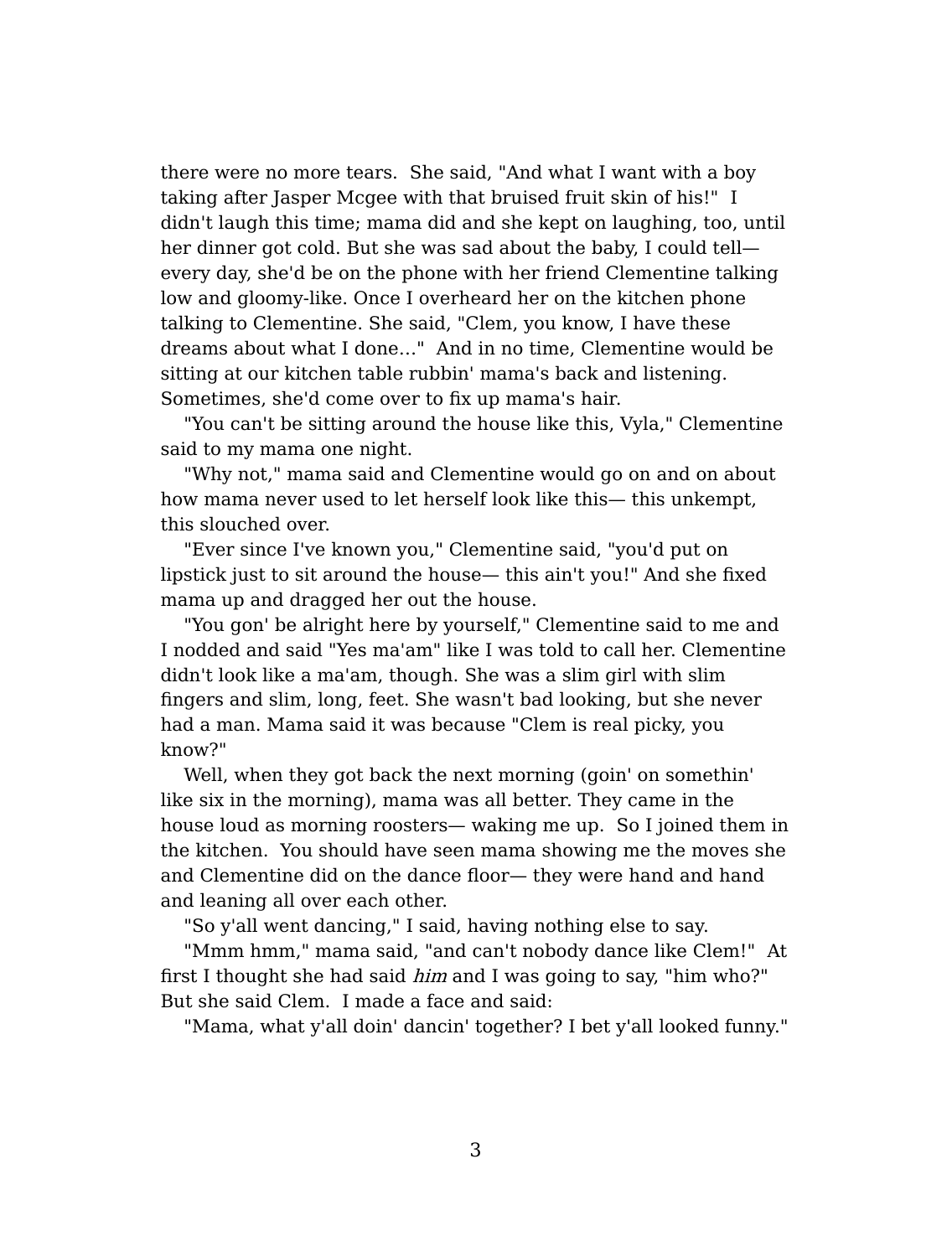"Naw," Clementine said, "we didn't look funny. We were the best dancers out there."

"Mmm hmm," mama said and she grabbed Clementine by the waist and started dancing to the tune Clementine was humming. They were drunk, too, so I left them in the kitchen dancing while I, up for good, went to bathe. All throughout the day, though, Clementine and mama couldn't stay away from each other and Clementine would be all up under mama like she was her man tucking mama's hair behind her ear and whispering in it. She started staying over nights. Sometimes, they'd go out dancing. Sometimes, they'd stay in and watch a late night movie in the living room. Then it got so Clementine was never leaving. She'd be here for breakfast, go to work, and come back for dinner and stay. We ain't have but two bedrooms and Clementine wasn't sleeping on the sofa downstairs. I don't know what mama thought I thought, but I know woman-woman love when I see it. I just kept my mouth shut the whole time Clementine was with us. I made like I was too young to know what was goin' on. I thought, this one day, Mama might sit me down and tell me what-all was goin' on between her and Clementine. This one day, we were on the front porch while Clementine was at work, and mama sang a little ditty about her Clem being as sweet as Clementines (the fruit).

"You made that up?" I said

"Mmm hmm," mama said, smiling. "I didn't even know I was singin' out loud."

"You must be happy, then," I said.

"Sorta," mama said and closed her eyes. I left her on the porch— that ditty stuck in my head. Something about that ditty got under my skin, made me miss daddy and even miss Jasper. My old boyfriend stopped by one day and said, "Your mama messin' with Clementine?" And I told him no. I said, "I don't know what you're talkin' about." He didn't believe me, though. He just laughed and said that folks were talking and that Jasper McGhee was going crazy over the idea of being replaced by Clementine. "He don't feel too good about that," my old boyfriend said, looking back at me, as he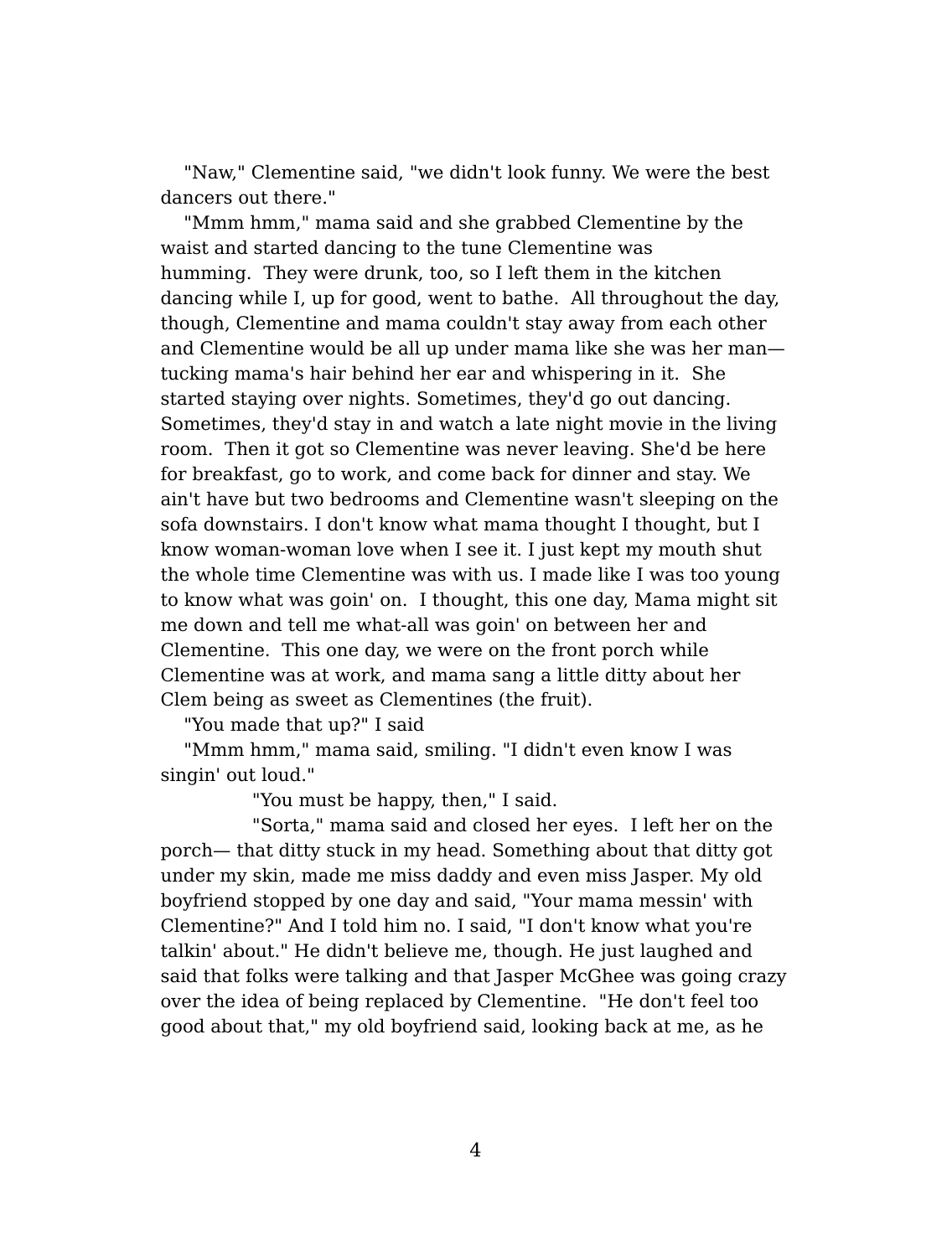walked down the street. I knew folks were talking about mama and Clementine— the same way they talked about Jasper drivin' daddy's car. But this was different; they had laughed a little at Jasper behind the wheel of daddy's cherry-red car. They weren't laughing now. They talked about mama and Clementine in the grocery store with frowns on their faces. Even the meat-man joined in on the talk, saying to this one woman: "I hear Clem got Vyla wearing a ring." And that was no lie. Mama was wearing a ring— nothing fancy, just this gold band on her ring finger. Clementine brought it home one day and mama just put it on. Just like that. But I knew that ring would be the end of things. Mama don't like being owned and, to me, that ring was Clementine trying to own mama. She said that's what Jasper was trying to do when he slipped that baby in her. "He was trying to own me," she had said. And so I told the meat-man, when my number had been called and it was my time to place my order, I said, "Nothing's goin' on between mama and Clementine." And he laughed this laugh that told me he thought I was just a young'un who didn't know woman-woman love when I saw it. But I only said what I said because I knew soon what was goin' on between mama and Clementine would be over. 'Cause I knew mama would get sick of Clementine the way, say, plum-people, who, trying somethin' new, get sick of peaches after a while. And mama is a plum-woman— that is to say, if plum were men. And I was right because no sooner had that ring gone on, it came off. She wore it for about a month and then one morning she told Clementine she had dropped the ring down the sink. Clementine got down on her hands and knees and unscrewed the pipe and searched for the ring. She hollered for me to "get in here and help me look for this ring!" I said "Yes ma'am" and helped her.

"Ain't no ring here," she said and I knew then mama had probably tossed that ring in the trash somewhere. "You see a ring anywhere?"

"No ma'am," I said with the biggest smile on my face. They fought long and hard the rest of the day— Clementine accusing mama of lying about the ring and mama hollering that she *did* drop the ring down the sink.